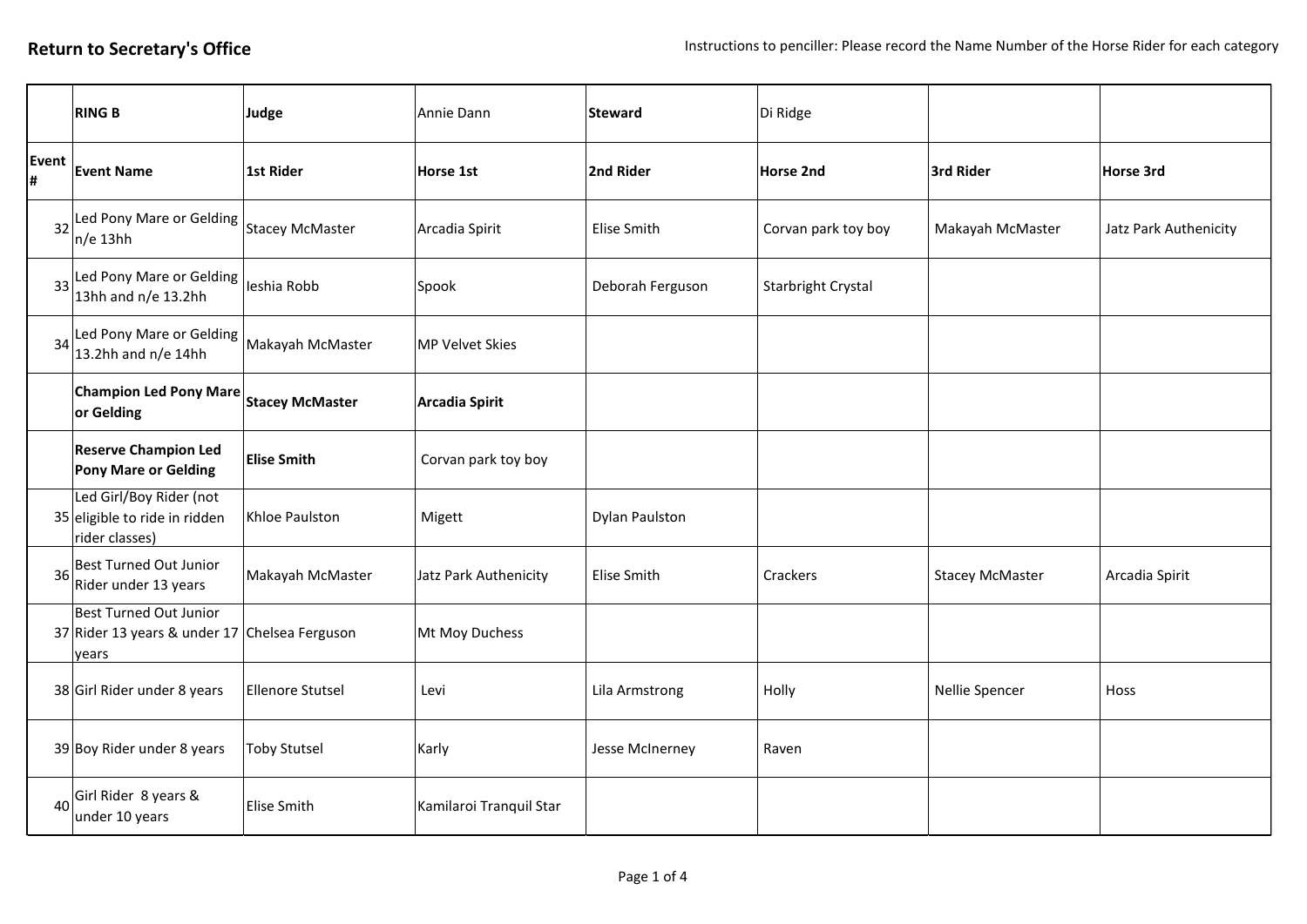|            | <b>RING B</b>                                               | Judge                   | Annie Dann            | <b>Steward</b>         | Di Ridge              |            |           |
|------------|-------------------------------------------------------------|-------------------------|-----------------------|------------------------|-----------------------|------------|-----------|
| Event<br># | <b>Event Name</b>                                           | 1st Rider               | Horse 1st             | 2nd Rider              | Horse 2nd             | 3rd Rider  | Horse 3rd |
|            | $41$ Boy Rider 8 years &<br>under 10 years                  |                         |                       |                        |                       |            |           |
|            | $42$ Girl Rider 10 years &<br>under 12 years                | <b>Stacey McMaster</b>  | Arcadia Spirit        | Makayah McMaster       | Jatz Park Authenicity | Bella Donn | Libby     |
|            | $43$ Boy Rider 10 years &<br>under 12 years                 |                         |                       |                        |                       |            |           |
|            | $44$ <sup>Girl Rider 12 years &amp;</sup><br>under 15 years | Hannah Amos             | Typhoon Jake          |                        |                       |            |           |
|            | $45$ Boy Rider 12 years &<br>under 15 years                 |                         |                       |                        |                       |            |           |
|            | $46$ Girl Rider 15 years &<br>under 17 years                | Chelsea Ferguson        | Mt Moy Duchess        |                        |                       |            |           |
|            | $47$ Boy Rider 15 years &<br>under 17 years                 |                         |                       |                        |                       |            |           |
|            | <b>Champion Junior Girl</b><br><b>Rider &amp; Reserve</b>   | <b>Stacey McMaster</b>  | <b>Arcadia Spirit</b> | <b>Elise Smith</b>     | <b>Crackers</b>       |            |           |
|            | <b>Champion Junior Boy</b><br><b>Rider &amp; Reserve</b>    | <b>Toby Stutsel</b>     | Karly                 | <b>Jesse McInerney</b> | Raven                 |            |           |
|            | <b>Champion Senior Girl</b><br><b>Rider &amp; Reserve</b>   | <b>Chelsea Ferguson</b> | <b>Mt Moy Duchess</b> | <b>Hannah Amos</b>     | <b>Typhoon Jake</b>   |            |           |
|            | <b>Champion Senior Boy</b><br><b>Rider &amp; Reserve</b>    |                         |                       |                        |                       |            |           |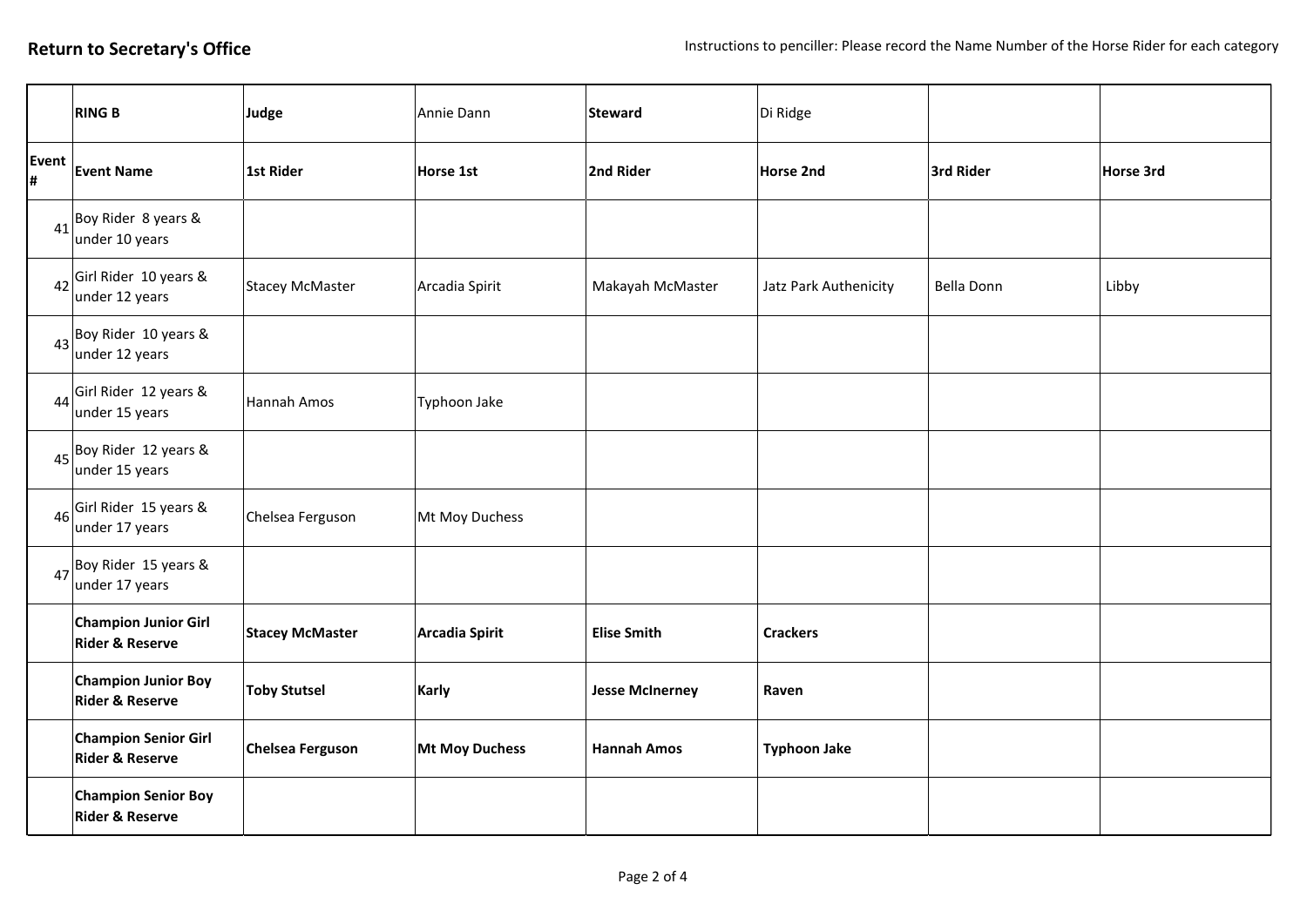|            | <b>RING B</b>                                                                                                 | Judge                                       | Annie Dann                               | <b>Steward</b>                   | Di Ridge         |                                     |                      |
|------------|---------------------------------------------------------------------------------------------------------------|---------------------------------------------|------------------------------------------|----------------------------------|------------------|-------------------------------------|----------------------|
| Event<br># | <b>Event Name</b>                                                                                             | 1st Rider                                   | Horse 1st                                | 2nd Rider                        | <b>Horse 2nd</b> | 3rd Rider                           | Horse 3rd            |
| 48         | Best Pair Boy/Girl Rider<br>under 13 years                                                                    | Makayah McMaster,<br><b>Stacey McMaster</b> | Jatz Park Authenicity,<br>Arcadia Spirit | Elise Smith, Ellenore<br>Stutsel | Crackers, Spook  | Ashlyn Stutsel, Ellenore<br>Stutsel | Miffy, Levi          |
|            | Best Pair Boy/Girl Rider<br>$49 13$ years and under 17<br>years                                               |                                             |                                          |                                  |                  |                                     |                      |
|            | <u>Jac Thompson</u><br><b>Memorial - Overall</b><br><b>Grand Champion Boy</b><br>or Girl                      | <b>Stacey McMaster</b>                      |                                          |                                  |                  |                                     |                      |
|            | <b>Perpetual Trophy for</b><br>Sportsmanship under<br>17 years (presented by<br><b>Ringmaster Frank Kerr)</b> | Ieshia Robb                                 |                                          | Bella Donn<br>(Encouragement)    |                  |                                     |                      |
|            | 50 Pony Hack n/e 12 hh                                                                                        | <b>Stacey McMaster</b>                      | Arcadia Spirit                           | <b>Ellenore Stutsel</b>          | Tiara            | Lila Armstrong                      | Holly                |
| 51         | Pony Hack 12hh & n/e<br>13hh                                                                                  | <b>Elise Smith</b>                          | <b>Crackers</b>                          | <b>Ellenore Stutsel</b>          | Levi             | $=$ Vanessa Barry = Toby<br>Stutsel | $=$ Oottie $=$ Karly |
| 52         | Pony Hack 13hh & n/e<br>13.2hh                                                                                | <b>Bella Donn</b>                           | Libby                                    | Ashlyn Stutsel                   | Miffy            | Ieshia Robb                         | Spook                |
|            | $53$ Pony Hack 13.2hh & n/e<br>14hh                                                                           | Lilly Walsh                                 | Pete                                     |                                  |                  |                                     |                      |
|            | Child's Pony Hack n/e<br>54 14hh - ridden by child<br>under 17 yrs                                            | Kerrie O'Neill                              | Arcadia Spirit                           | Elise Smith                      | Crackers         | <b>Ellenore Stutsel</b>             | Levi                 |